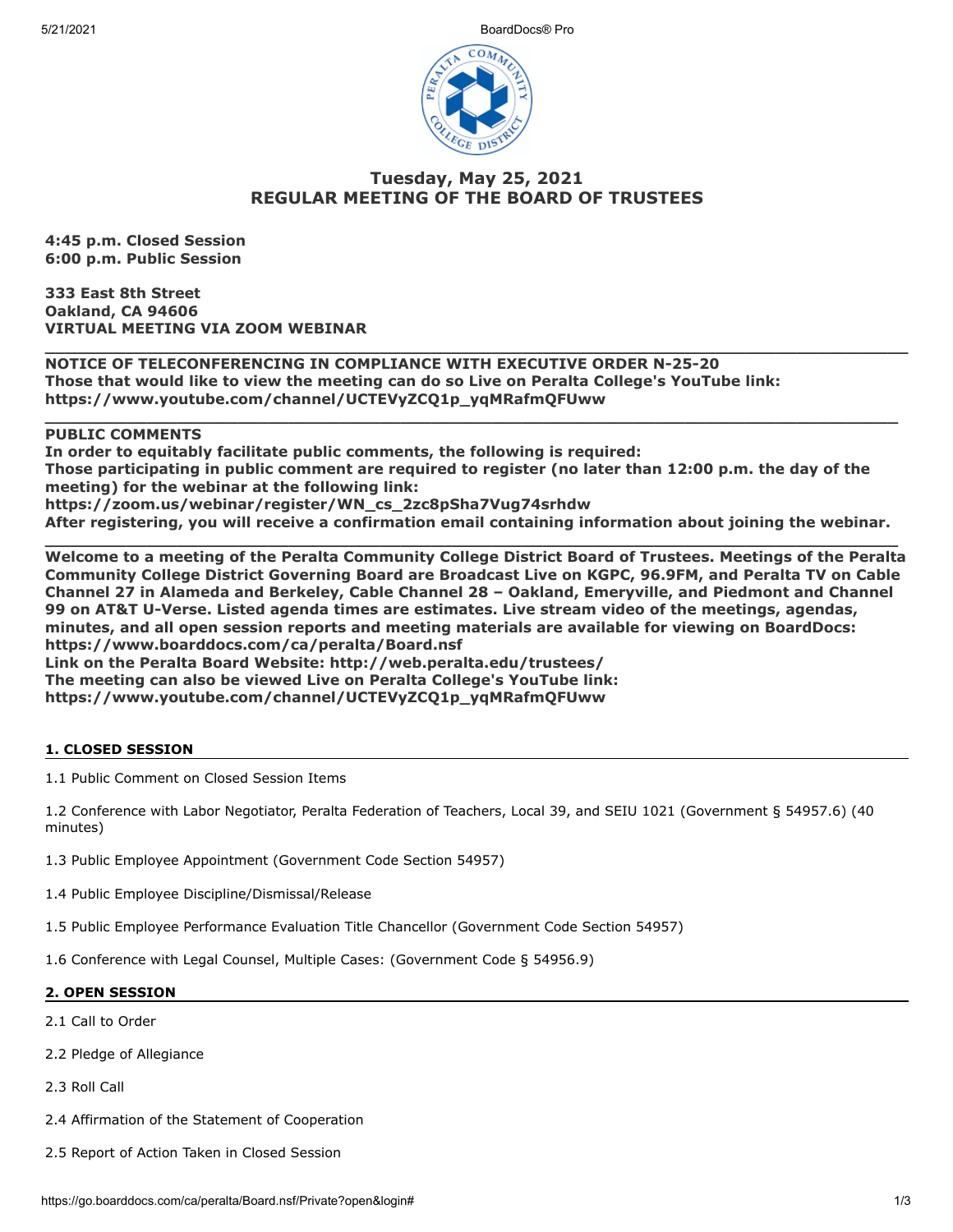2.6 Approval of the Agenda

2.7 Approval of the Minutes for the May 11, 2021 Board Meeting

2.8 Approval of the Special Meeting Minutes for the May 18, 2021 Board Meeting

2.9 Associated Student Government Reports (5 minutes)

2.10 Peralta Classified Senate Report (5 minutes)

2.11 District Academic Senate Report (5 minutes)

2.12 Public Communication (up to 45 minutes)

2.13 Chancellor's Reports (25 minutes)

## **3. INFORMATIONAL**

3.1 Status Report on 2020-2021 Board Goals. Presenter: Dr. Helen Benjamin (30 minutes)

## **4. CONSENT CALENDAR - ACADEMIC AFFAIRS**

4.1 Consider Approval of an Addendum to the Independent Contractor Agreement with Innova Management Services in the Amount of \$30,000.00. Presenter: President Rudy Besikof

4.2 Consider Ratification of the Amended Memorandum of Understanding between Laney College and Oakland Unified School District for the Operation of the Gateway to College Program during the 20-21 academic year. Presenter: President Rudy Besikof

4.3 Consider Ratification of a T-Mobile Contract in an Amount not to Exceed \$107,100. Presenter: President Angelica Garcia (10 minutes)

## **5. CONSENT CALENDAR - FACILITIES**

5.1 Consider Approval of an Agreement for Construction Services with Castillo Plumbing, Inc. in the Amount of \$146,776.00 for the Sewer Pump Replacement Project for the College of Alameda Aviation Facility. Presenter: Interim Vice Chancellor Atheria Smith.

5.2 Consider Approval of Change Order No. 1 to the Agreement for Construction Services with A&E Emaar Company for the Berkeley City College ADA Barrier Removal Project Phase 1 to Extend the Contract Completion Date to July 31, 2021 and Consider Acceptance of the Notice of Completion. Presenter: Interim Vice Chancellor Atheria Smith.

5.3 Consider Approval of Change Order No. 2 to the Agreement for Construction Services with Mars Construction, Inc. for the Berkeley City College ADA Barrier Removal Project Phase 2 to Extend the Contract Completion Date to July 31, 2021 and Consider Acceptance of the Notice of Completion. Presenter: Interim Vice Chancellor Atheria Smith.

5.4 Consider Approval of the Agreement for Construction Services with ACCO Engineered Systems for HVAC Work at Room B260 on the Laney College Campus in the Amount of \$16,196.00. Presenter: Interim Vice Chancellor Atheria Smith.

5.5 Consider Approval of Construction Agreement with Tri Valley Excavating Company, Inc. for the Laney Perimeter Paving Rehabilitation Project (Bid No. 20-21/07) in the Amount of \$230,277.00 which Includes the Contract Price and a 10% contingency. Presenter: Interim Vice Chancellor Atheria Smith.

5.6 Consider Approval of Encroachment Agreement within portion of a 30' wide Pacific Gas & Electric (PG&E) easement due to design and construction of Library Resource Center (LRC) at 26 7th Street Oakland at Laney College. Presenter: Interim Vice Chancellor Atheria Smith.

5.7 Consider Approval of an Agreement for Construction Services with ACCO Engineered Systems for Hot Water Pump Motor and Variable Frequency Drivers Replacement Services for Merritt College's Building E in the Amount of \$21,778.00. Presenter: Interim Vice Chancellor Atheria Smith.

5.8 Consider Approval of Amendment No. 1 to Independent Consultant Agreement for Professional Services with Fugro USA Land, Inc.in the Amount of \$6,000 to Provide a Seismic Hazard Assessment for the Laney College Campus Central Utility Plant Upgrade Project. Presenter: Interim Vice Chancellor Atheria Smith.

#### **6. CONSENT CALENDAR - FINANCE**

6.1 Consider Approval of the District Bank Signers Resolution No. 20/21-22. Presenter: Interim Vice Chancellor Adil Ahmed